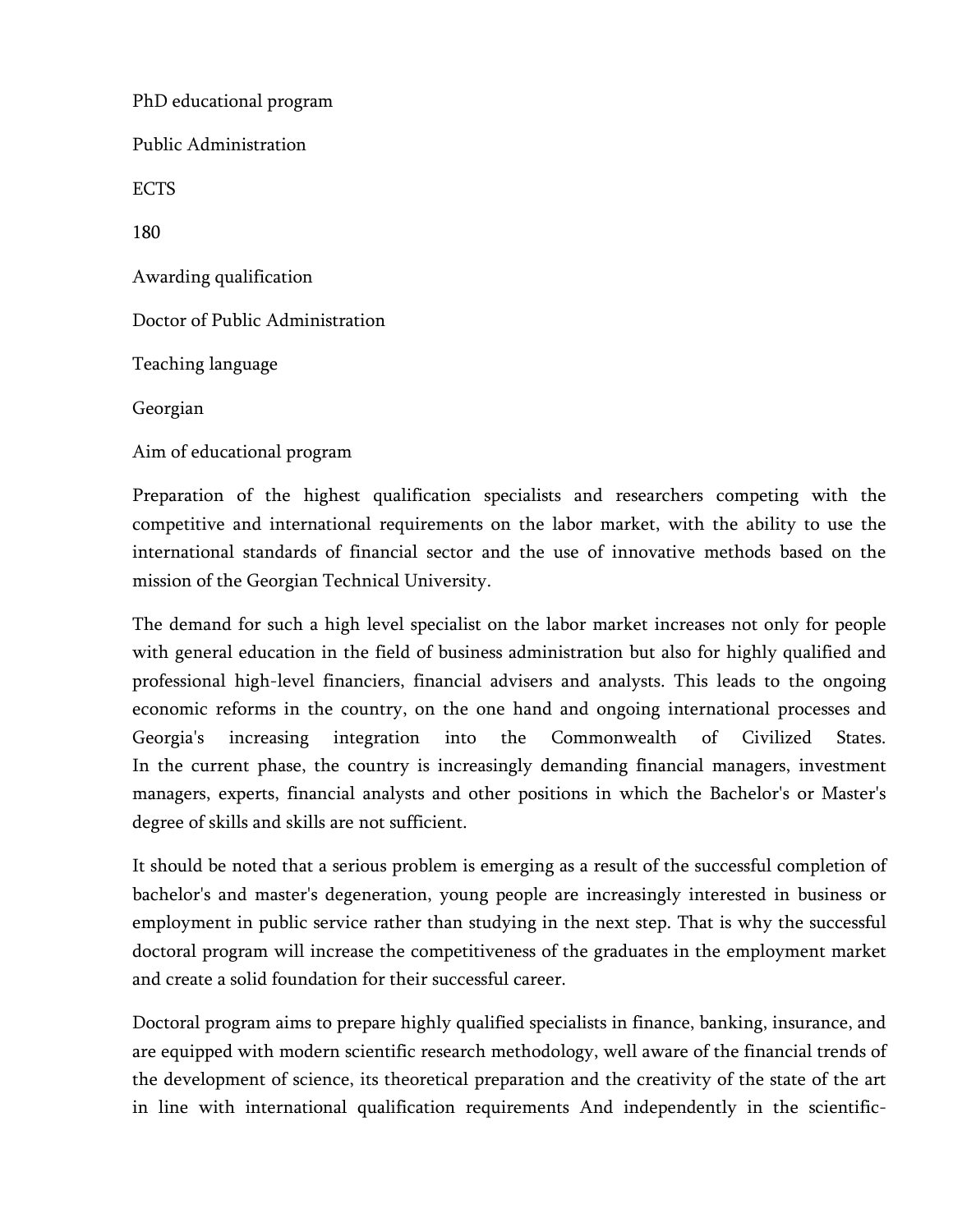analytical, training and mentoring, organizational, economic and business activities in the country and the region's sustainable economic development.

Learning Outcome of Educational Program:

Knowledge and Knowledge: It acquires systematic and in-depth knowledge on the diversity and development of the finances, banking and insurance processes, and obtains in-depth knowledge of the achievement of modern foreign and national science; Understanding world trends in financial science and conceptual approaches in different directions, understanding the progressive methodology of scientific research and this disciplinary approach, and on the basis of this knowledge, will be able to designate and transmit their views on the standard of international referential publication; Be able to conduct scientific-research and pedagogic work according to international requirements.

Applying knowledge and skills: knowledge of its uses During the research of analysis and prediction of the expected results, the study of the problem to determine the consistency of the study, the research methods will be selected for a particular purpose, research methods and develop a research methodology, which gives Beat can be set research goals, which promote the formation of new knowledge and the impact of international refereed publication; The ability to conclude: Based on the application of the modern methodology of research and critical analysis of research problem and taking into consideration the world experience of financial science, it provides critical assessment of the problem and concludes the finding of effective ways to solve it. Using financial science instruments, analyzes the business processes and develops proposals and recommendations for the implementation of new financial policies independently.

Communication skills: Ability to demonstrate the financial, banking and insurance knowledge in a reasonable and clear manner; In scientific discussions, involve them in the thematic polemics of the international scientific community and express their own scientific views, including foreign languages; Use of modern information technologies and get the necessary information and transfer of newly acquired knowledge into specific proposals. Learning ability: Ability to develop new ideas and embrace new knowledge based on the constant updating and extending knowledge acquired and understanding and redefining knowledge; it has systemic knowledge and analytical skills not only for remembering many facts and basic data but also for their analyzing and subsequent synthesis of results.

Values: Have the ability to permanently move towards the universal, national and scientific values of life, and in their scientific-theoretical, practical, and pedagogic activities, to disclose, define and implement these values. It is important for those values such as professional and